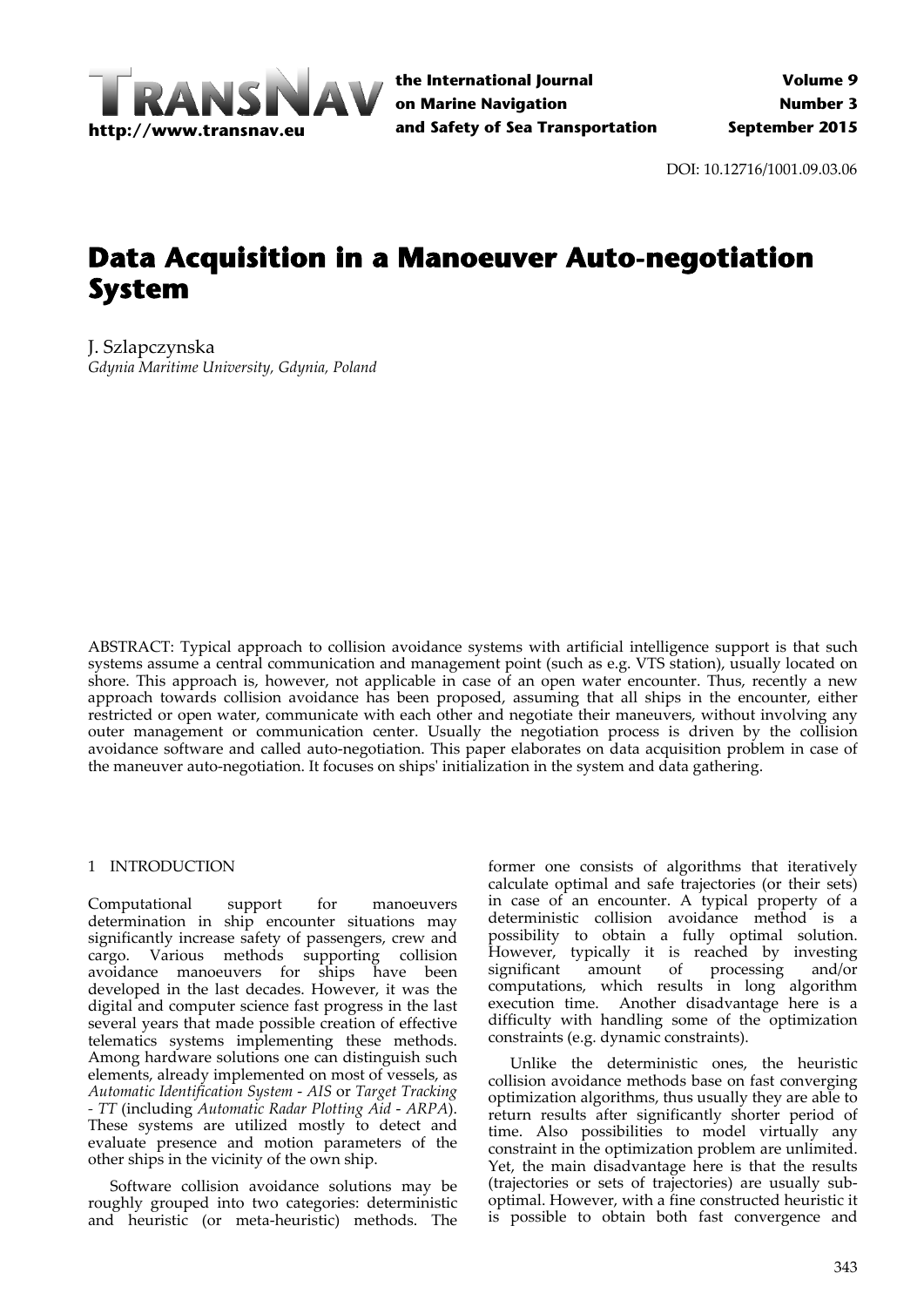insignificant differences between optimal and sub‐ optimal solutions. One can distinguish also a subgroup of heuristic collision avoidance methods, namely the expert or decision support systems. These systems usually relay on heuristics as their optimization cores, but extend their functionality by providing additional decision making support.

All the above mentioned approaches to manoeuvers determination are based on an assumption that the methods are used, utilized or run in a central control traffic point, e.g. VTS station, usually located on shore. Hence, a decision on how the final manoeuvers should be like is made in an arbitral and centralized fashion. While this approach is natural for restricted harbor area, hardly it is possible for an encounter in open waters. Thus, recently a new idea of decentralized manoeuvers determination has emerged, as presented in (Hu *et al.*, 2008; Hornauer, 2013; Hornauer and Hahn, 2013). It assumes that encountering ships communicate with each other without participation of any outer party and establish their further collision avoidance actions by means of negotiation. If the whole process of manoeuvers determination (i.e. data acquisition, negotiation and optimization of manoeuvers) does not need any human interaction ‐ it is called an auto‐ negotiation one. Computational part of manoeuver determination in the auto‐negotiation proposals strongly relies on previously described centralized approaches to collision avoidance, namely deterministic or heuristic ones (especially the latter). However, in such case a few brand new elements must be introduced to the system, such as detailed data acquisition formats, negotiation protocols, results distribution, etc.

It is worth noticing that the decentralized collision avoidance actions, often based also on negotiations, are common for nowadays bridge communication routines on open waters. Indeed, in a case of an encounter, captains or navigators of the ships usually try to contact each other directly via VHS radio (open water) or via the VTS station (harbor area) to establish necessary maneuvering. Obviously, in all cases the arrangements ought to comply with COLREGS (1972) regulations.

This paper aims at presenting the author's proposal of a maneuvering auto‐negotiation system, particularly focusing on its first element: data acquisition. The rest of the paper is organized as follows: section 2 presents a review of papers on collision avoidance in general and also the autonegotiation one. The section 3 presents a general description of the proposed system. In the next section data acquisition in the system is presented in detail (separately as initialization and data gathering). Section 5 concludes and summarizes the material presented.

## 2 LITERATURE REVIEW

The centralized collision avoidance methods constitute a basis of the manoeuver auto‐negotiation ones, thus a literature review of the former is essential in this paper. Following previously presented classification of collision avoidance

methods with a centralized control point, they may belong to either deterministic or heuristic group of methods. A general, but thorough, review of both these groups was presented by Statheros et al. (2008).

Classical deterministic collision avoidance methods are based on differential calculus utilized to solve the optimization problem, as presented e.g. by Lisowski (1985). In this approach a set of ships is monitored and controlled during the main algorithm's run. It is based on a game model – strategies of all the vessels are taken into account as they were "thinking players". The differential elements are responsible here for modelling of ship dynamic. A similar, differential calculus‐based, research has been conducted and presented in (Zak, 2004). It proposed utilization of multiple complex motion rules describing collision situation, which was a special case of a more general definition of controlled movement approach. Another deterministic method, called Collision Thread Parameters Area (CTPA), was proposed by Lenart (1982). In CTPA a navigator is able to select a safe combination of own course and speed utilizing a coupled coordinate polar system (presenting both speed and position of ships), taking into account circle‐shaped ship domains. The CTPA method has been extended (FCTPA) to support any convex domain by Szlapczynski (2008).

Most of the heuristic collision avoidance methods benefit either from genetic algorithms (GA) or their successors – evolutionary algorithms (EA). One of the first such approaches has been proposed by Smierzchalski (1999), where EA was about to find the own ship trajectory assuming that all the other ships keep their courses unchanged. This research has been continued since then, i.e. in (Kolendo *et al.*, 2011) a new scaling function has been proposed. Similar collision avoidance GA/EA based methods have been also proposed by other authors. Ito *et al.* (1999) presented a GA algorithm utilized for collision avoidance maneuver optimization. Also Zeng (2003) and Tam & Bucknall (2010) proposed algorithms in which optimal own ship trajectory is sought by means of an EA algorithm. An extended approach, in which not only a single trajectory, but a set of trajectories for all the ships in the encounter is sought, has been proposed in (Szlapczynski, 2010; Szlapczynski & Szlapczynska, 2012). In this case not a single trajectory, but the whole trajectory set evolves at once. Quite different, though still heuristic, approach has been proposed by Cheng& Liu (2007) and Tsou & Hsueh (2010). The former presents genetic annealing algorithm for trajectory optimization, whereas the latter utilizes ant colony algorithm for the similar purposes. Another heuristic of swarm intelligence has been utilized in a decision support system proposed by Lazarowska (2012). In (Brcko and Swetak, 2013) fuzzy reasoning has been used to build a collision avoidance decision support system. Finally, Pietrzykowski *et al.* (2009) proposed a sophisticated decision aid system supporting maneuvering complying with COLREGS regulations.

The first papers on manoeuvers auto-negotiations, rejecting an axiom of having a central control point, emerged just recently. In papers (Hornauer, 2013; Hornauer and Hahn, 2013) a distributed system has been proposed in which ships negotiate their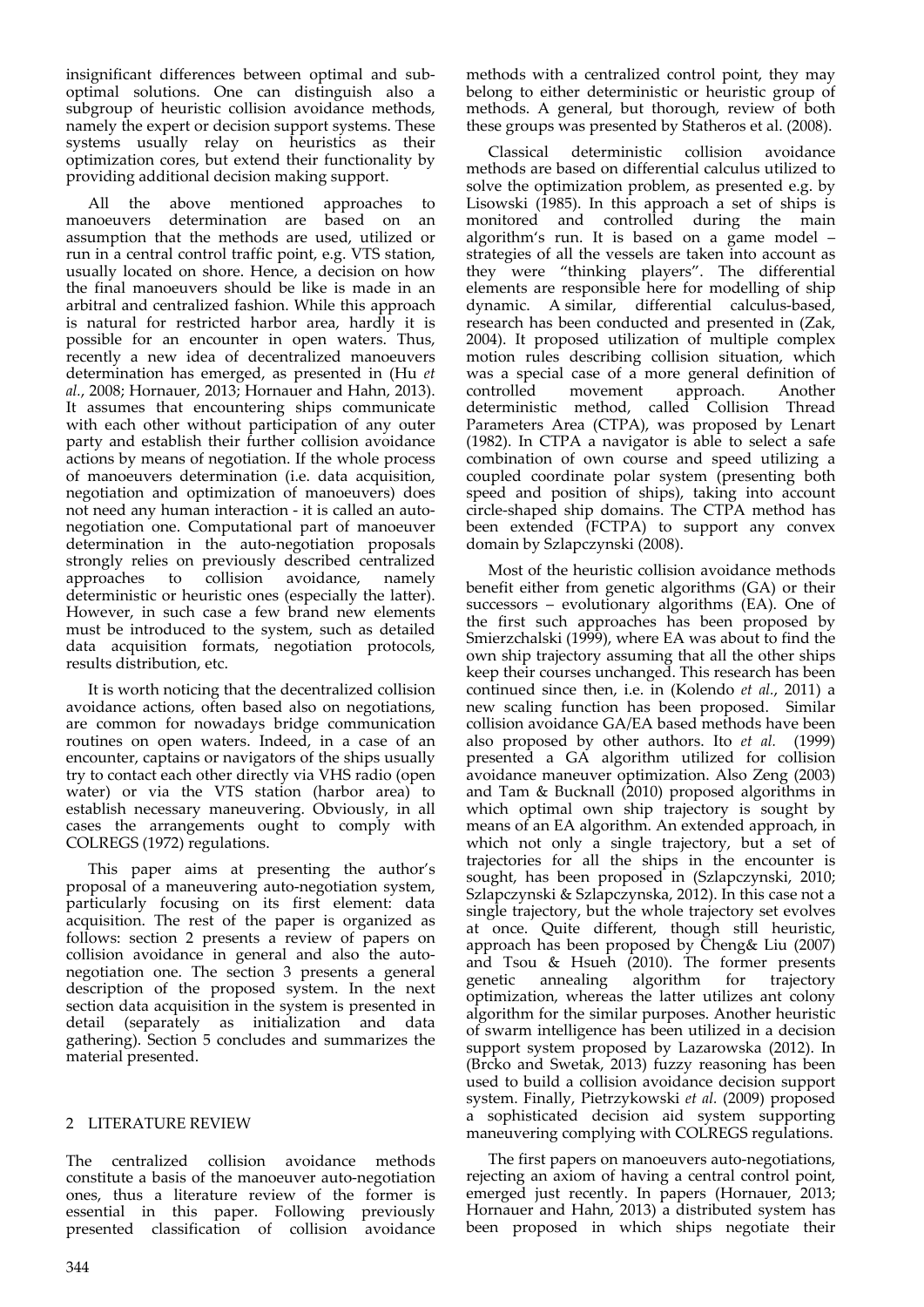manoeuvers. The authors plan to base the optimization core on evolutionary sets of safe trajectories, following the paper (Szlapczynski, 2010). Their proposal assumes that there is a distinction between active ships, actively contributing to the negotiation process, and inactive (rouge) ships. The latter for various reasons (e.g. no proper hardware/software equipment), do not assist in the process and do not follow system recommendations towards planned maneuverings. The system takes into account presence of the inactive ships by predicting (based on historic data) their future movements.

Quite different assumptions lay at the basis of CANFO system proposed by Hu *et al.* (2008). Here auto-negotiation is only between two ships and optimization core is reduced to a deterministic method of manoeuver determination. The main advantage of the proposal is a detailed negotiation protocol description, based on pre‐defined preference set. On the other hand, utilized straightforward calculus makes the method not applicable in case of an encounter with more than two ships. What is more, the authors assume that ship navigators sometimes would rather go for an illegal (according to COLREGS) maneuvering, if only economic factor (e.g. a way loss) would justify that. Such approach hardly is acceptable in practice.

 This paper aims at presenting the author's proposal of a manoeuver auto‐negotiation system, deriving the advantages of the already known solutions and trying to avoid their disadvantages as well as the known pitfalls. It is focused mainly on ships' initialization in the system and data gathering. It is following author's draft proposal of the system presented in (Szlapczynska, 2014).

## 3 GENERAL DESCRIPTION OF MANOEUVER AUTO‐NEGOTIATION SYSTEM

The main idea of the proposed system is to combine a manoeuver control that is independent of any outer objects (such as e.g. a VTS station) with a semi‐ distributed control by the ships in the encounter.<br>Unlike previous manoeuver auto-negotiation Unlike previous manoeuver auto‐negotiation proposals, the one calls for control flow in which one of the ships in the encounter is a leader ship and all the others are ships‐participants. The leader is responsible for gathering data, determination and optimization of manoeuvers, finally distribution of the results. This pattern, called here semi‐distributed one, as opposed to a distributed one (in which all the ships equally try to contribute to the final result), is about to overcome the well‐known problems of distributed system, such as accessing shared memory or deadlocks.



Figure 1. Proposed manoeuver auto‐negotiation system

Flow of the proposed system, presented in Figure 1, reflects the previously presented one in (Szłapczynska, 2014). The following elements of the system have been distinguished there:

- Initialization at this stage ships come forward to be included in the auto‐negotiation. The ship that initializes the process becomes a leader, all the others become ships‐participants.
- 2 Data gathering all the ships report to the leader their basic movement parameters such as current speed & course, initial and goal positions, etc. Moreover, each ship will transmit an initial set of possible / forbidden courses (or possibly courses & speeds). Both initialization and data gathering constitute data acquisition stage, which is elaborated in the next section.
- 3 Manoeuver negotiation here preferences towards manoeuver possibilities and conditions (e.g. circulation radiuses) are exchanged. A detailed protocol describing the negotiations is to be prepared.
- 4 Trajectory determination and optimization collected input data (based on original plans reported by all the ships, including also ships' preferences towards maneuvering possibilities and conditions) trigger the optimization process. It searches for an optimal (or sub‐optimal rather) set of trajectories for all the ships. It is possible to apply here a multiobjective search pattern, thus a search for multiple goals is possible (e.g. the smallest way loss and the highest security of traveling). One of the key constraints here is that optimization procedure must be executed on a strict time regime, possibly in less than 1 minute. That forces utilization of heuristic approach to optimization. Further research on a heuristic method suited for the problem is required.

Results distribution – the last stage in the process, in which final results of computations (the set of trajectories) is distributed among the ships in the encounter. As the data is sent (via the selected communication link) as "suggested communication link) as maneuvering", the system expects replies from each ship (sent manually by the navigator) confirming agreement for following the suggestions. Once all confirmations are gathered, the results obtain a new status of "accepted maneuvering". The "suggested" status remains unchanged in all other cases. No automatic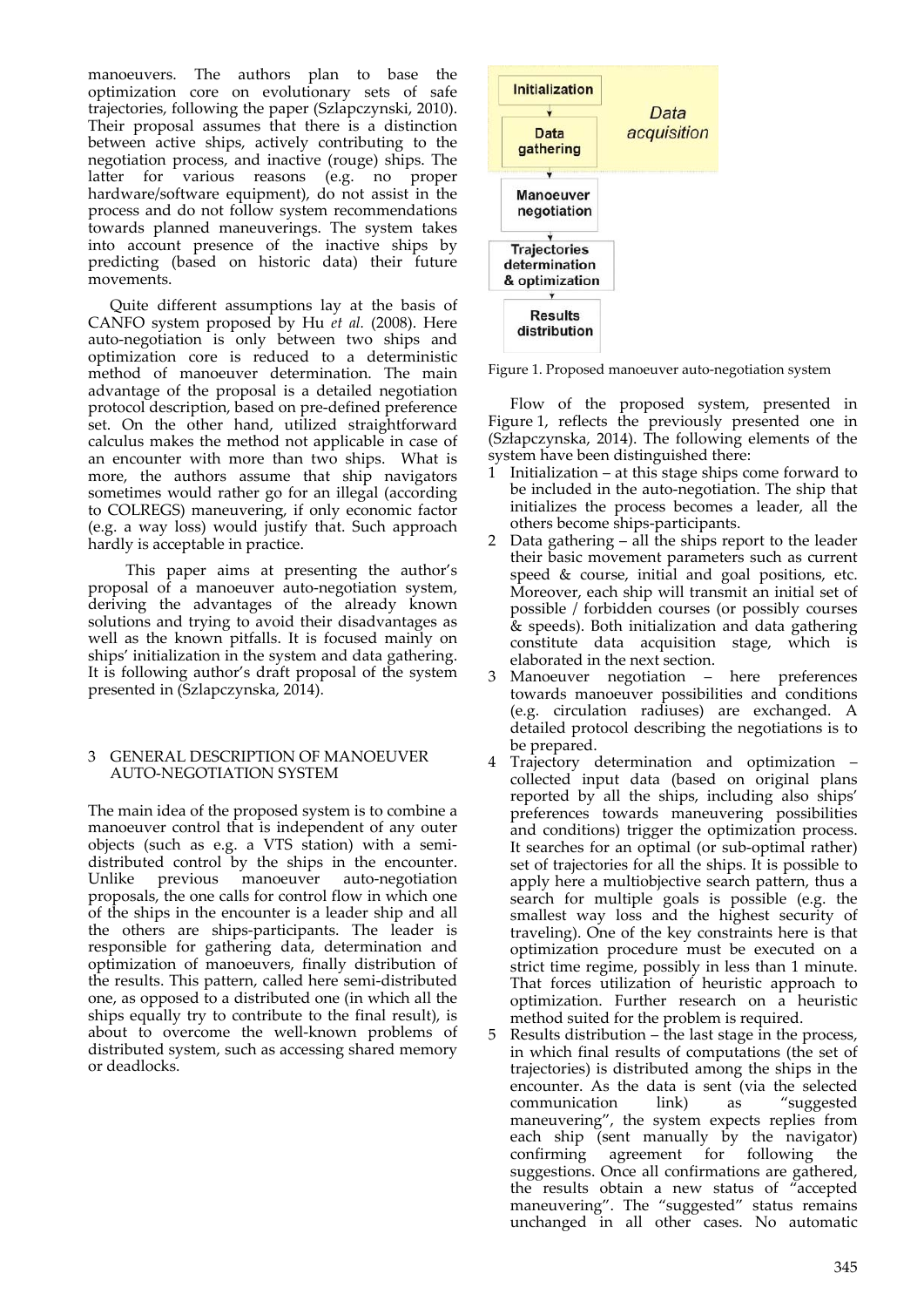execution of the accepted manoeuvers is planned, it will remain in sole responsibility of the navigators. A detailed protocol describing results distribution is to be prepared.

The system would be able to work in various modes, depending on the situation and geographical localization of the encounter. These modes would include the following (as non‐excluding items):

- open or restricted waters mode,
- waters including / not including TSS (Traffic Separation Schemes) regulations; in case of a TSS Rule 10 will be taken into account in manoeuver determination & optimization,
- for restricted waters only: waters under VTS / no VTS control,
- $-$  for good visibility (Rules  $11 18$  taken into account) / restricted visibility (Rule 19 taken into account).

## 4 DATA ACQUISITION IN THE SYSTEM

The first issue to be resolved when discussing data acquisition in the system is which communication channel should be established to assure fast, reliable and secure data exchange. As presented in (Szlapczynska, 2014) there are mostly two possibilities:

- AIS‐ based communication by utilization of ASM message broadcast,
- wireless communication ("Wifi on sea" working in peer‐to‐peer mode).

The key advantage of having the AIS‐based channel is that its equipment, due to international regulations, is already present on most of vessels (but e.g. small vessels like fishery boats are still not obliged to have AIS on board). However, this kind of communication relies on broadcasting messages through an unsecured channel. This fact, as reported by (WWW\_AIS, 2015), may cause the following:

- fake AIS signals (from non‐existing vessels) could be transmitted, mostly to interrupt or collapse systems gathering AIS data,
- AIS signals from existing vessels could be amended e.g. by sending modified ship position and/or course, which could result in initiation of improper collision avoidance actions by the other vessels. Thus all may lead to a ship collision e.g. provoked on purpose by pirates.

Having the above in mind one should be aware that no classified information should be exchanged through the AIS channel, as it is defined at the moment (there are plans, however, to rewrite the AIS specification and thus in future to increase safety of the connections). The problem with exchanging classified information remains valid also for the purpose of the auto‐negotiation system. On the other hand, the wireless approach with TCP/IP architecture applied is able to handle secure data exchange (e.g. via data encryption). Its disadvantage, however, is a necessity of having additional, quite expensive and not widespread, hardware equipment. Thus there is no possibility to use this way of communication to indicate ship's will to join the system. Therefore it is recommended to initialize the auto‐negotiation system via the AIS channel, but continue further communication by establishing a secure wireless peer‐to‐peer connection.

The data acquisition element of the manoeuver auto‐negotiation system may be split into two separate items, namely:

- initialization, when ships in an encounter that would like to utilize the system set up a negotiation group,
- data gathering from all ships in the group, to be used further by the trajectory determination & optimization core of the system.

The following subsections describe the abovementioned elements of the system.

## 4.1 *Initialization*

The main goal here is to set up a group of ships interested in participation in the auto-negotiation system and to select among them a group's leading ship (a leader, the ship that later would perform most of the computational tasks). Various approaches exist to handle such situation. As proposed previously by the author in (Szlapczynska, 2014), the initialization process (referred to as registration) would be organized as follows. Each ship, not in an encounter currently, periodically sends an AIS message broadcasting her will to become a leader of maneuver negotiation. If two or more such ships meet on a fixed area, e.g. an arena with 10Nm diameter, the first one that gets into the area becomes the leader and all the other become shipsparticipants. This approach in practice, however, is limited to fixed areas, e.g. precautionary areas. One also should have in mind that any COLREGS‐ compliant maneuver negotiation would be useful only for more than a simple ship‐to‐ship encounter (for two ships COLREGS state clearly what is the required maneuvering). Moreover, in some cases of multiple ship encounter the leader would have significantly smaller computational powers (necessary to perform manoeuver determination and optimization) than the other participants, which may lead to unacceptable long results' awaiting time.

To overcome these problems a different approach to initialization is proposed here. Let the ship that is the most interested in manoeuver negotiation (i.e. having the biggest number of constraints or ships to whom she is obliged to give way) to initialize the negotiation by sending the AIS message just once (or eventually repeated by limited number of times). The process of sending the message could be triggered either manually by the navigator or automatically by the system in case the Target Tracking (i.e. ARPA) reports e.g. more than two other ships in possible encounter with the own ship. All the ships (in AIS range) that receive the message, that would have the system installed and willing to participate, would send back information "I'm in", becoming automatically ships‐participants. The others ‐ that either would send "I'm NOT in" (having no such system or not willing to participate) or not sending any message ‐ would not become participants. However, their presence would be noted (as passive ships) and monitored by the leader, further taken into account in all future computations.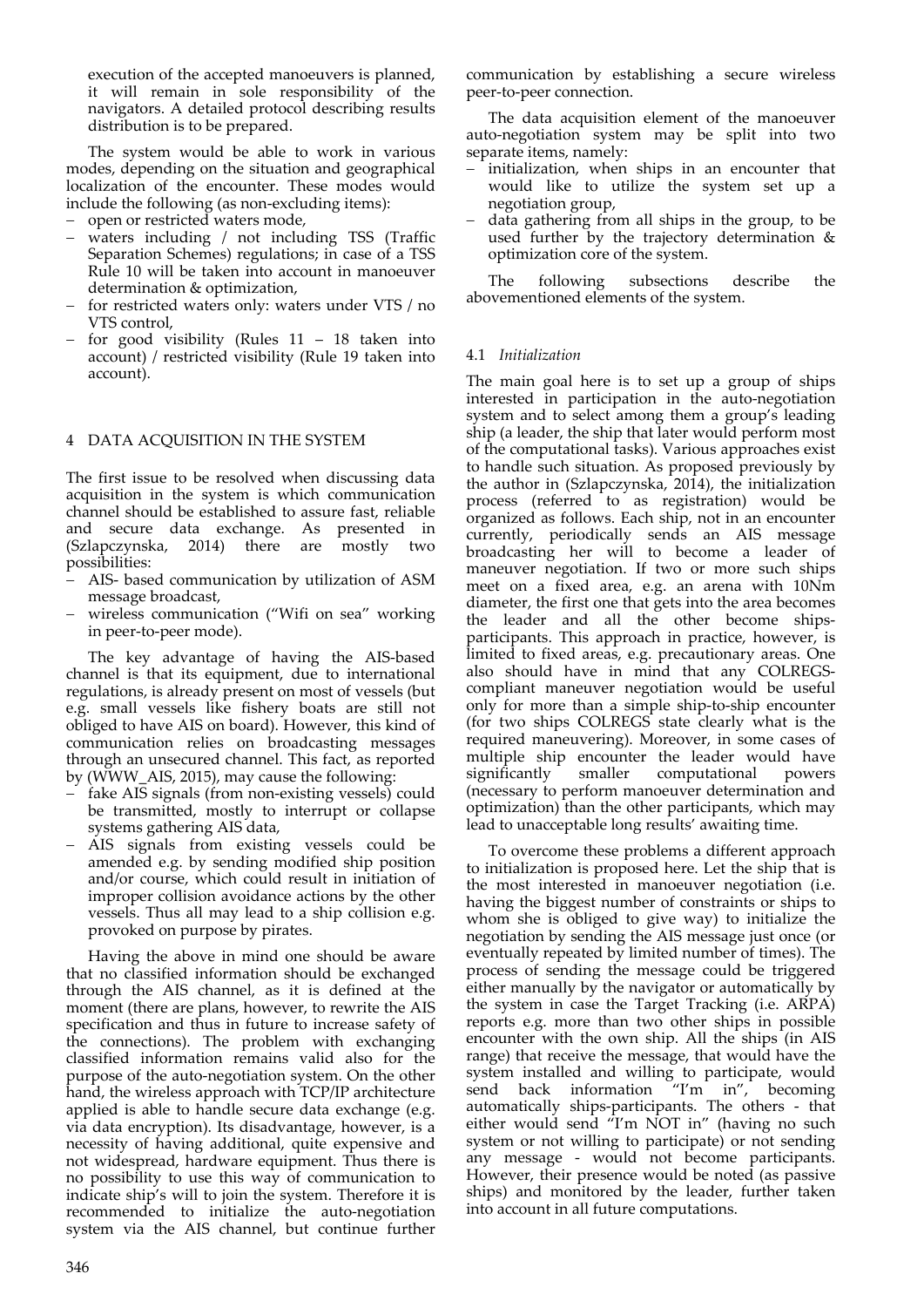## 4.2 *Data gathering*

After finalization of the initialization process, when a group of ships‐participants, including a leader, is established, every communication should be performed only via a secure connection. As described earlier it could be achieved by utilization of wireless peer‐to‐peer communication. As for now it is assumed that such connection is available and already set up for the group of negotiating ships.

In the next step all the participants should send the leader information including their motion parameters (e.g. current course, speed, etc.). Based on the information, later on the leader would be able to determine required and optimized maneuvering. Obviously, the passive ships being in vicinity of the encounter would not send any information to the leader. Thus, introducing a mechanism to overcome this difficulty is necessary to obtain safe resulting collision avoidance actions.

The author thus proposes that the participants, instead of pure motion parameters, would send to the leader information packs, so‐called here "Manoeuver Availability Arrays" (MAA). A MAA sent by a participant would consist of ranges of courses (in an extended version: courses and speeds) that would not result in a collision situation (according to COLREGS rules) with any of the nearby ships. That would also include all the passive ships being nearby the participant, as well as any other ship being out of the negotiation scope (not visible by the system, thus outside it) ‐ not active nor passive one to the system. This way each active ship would introduce to the system additional information about collision threats in the near vicinity. The MAAs could be determined (in almost real-time fashion) in its basic form by utilization of DCPA & TCPA values or in extended version by utilization of FCTPA method.

An example of MAAs utilization (in its basic form) is presented in Figure 2. There are seven ships, but only three of them are active ones in the autonegotiation system (Ship 1 is the leader, Ships 2 & 3 are participants). Within the range of the system there is also Ship 4, but due to lack of proper equipment she stays passive and do not contribute to the negotiations (nor sends any informations). Ship 5 is outside the scope of the system, but in near proximity to the Ship 3. Similarly, Ship 6 is outside but near to the Ship  $\overline{1}$  and Ship  $\overline{7}$  is outside but near to the Ship 2. The red & green circles around Ships 1‐ 3 illustrate their MAAs determined by taking into account all vessels nearby the considered ship. The red MAA regions depict either forbidden (due to COLREGS rules) or undesired new courses, while the green ones – ranges of possible new courses. In the next process step (negotiation of maneuvers) the green and red areas may be slightly changed, as the ships would agree on some tolerance of the own undesired courses. Finally, the determination and optimization part will take care of finding the best set of maneuvering for Ships 1‐3 taking into account the agreed (negotiated) possible courses (the green MAA areas). Further research thus will focus on the negotiation, optimization and results' distribution elements of the proposed auto‐negotiation system.



Figure 2. A sample collision situation with MAAs depicted for active ships (Ship  $1 - 3$ ) in the manoeuver auto-negotiation system